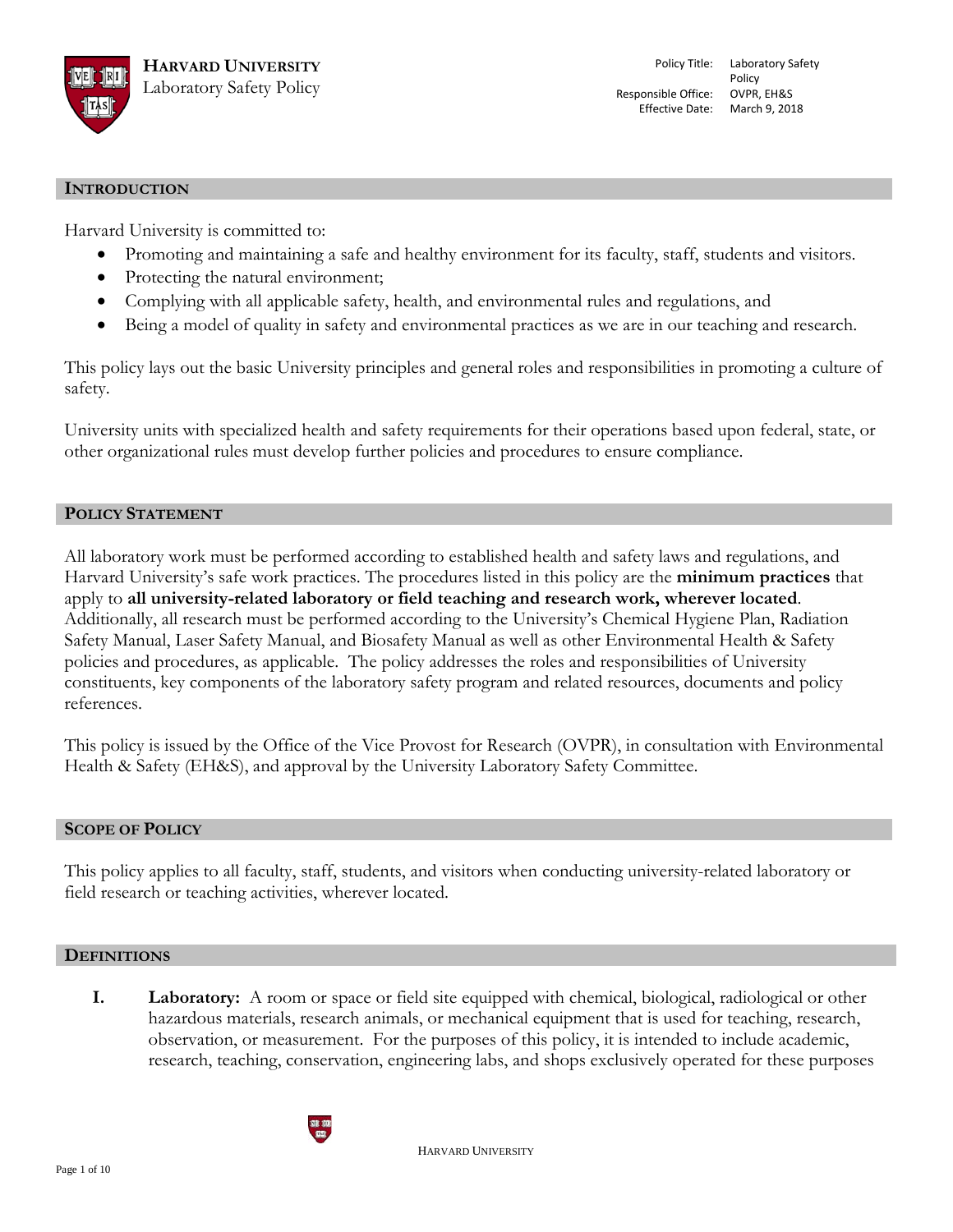and is not intended to include computer labs, store rooms, mechanical rooms, or shops used to support operations.

- **II. Principal Investigator:** Laboratory PIs are accountable for the safety of the laboratory staff, students, researchers, and visitors working under their direction or supervision, and must support and model a culture of safety. PIs may delegate or assign some of these responsibilities to a Research Operations Manager, Laboratory Supervisor, or other senior laboratory personnel.
- **III. Laboratory Supervisor:** The Laboratory Supervisor may include the Principal Investigator ("PI") or Laboratory Manager or Supervisors, Lab Safety Officer, Instructors, or Administrative Supervisors who, under the direction of the PI, have responsibility and oversight for laboratory functions.
- **IV. Laboratory Staff:** Laboratory staff, students, researchers, volunteers and visitors who, in the course of their work, are present in the laboratory or are at risk of possible exposure to hazardous materials or processes. These include, but are not limited to, laboratory technicians, instructors, researchers, undergraduate students, graduate assistants, post-doctoral fellows, high school students, interns, visiting personnel, and part-time and temporary employees.

### **ROLES AND RESPONSIBILITIES**

A **culture of safety[1](#page-1-0)** is established when each individual accepts responsibility for the wellbeing of him/herself as well as those around them. The management structure of the University is complex and generally decentralized, however, the University is considered to be one entity from a legal, regulatory, and public perspective, and is held accountable as such by federal, state, and local authorities and granting agencies. The roles and responsibilities of disparate University units and constituents are identified and described below.

# **I. Principal Investigators (PIs)**

PIs are accountable for the safety of the laboratory staff under their direction or supervision, and should support a culture of safety as follows:

a. Insist that everyone who works in the laboratory receives proper safety training, as defined by the Laboratory Safety Policy, including initial lab-specific orientation, initial on-line and project-, taskand equipment-specific training and periodic refreshers. Verify current roster and training assignments and completion. The PI must determine if training has been adequate to reasonably assure that laboratory staff understand and have the ability to execute proper protective measures to mitigate potential hazards and associated risks.

**APLU Council on Research Task Force on Laboratory Safety** (2016). A Guide to Implementing a Safety Culture in Our Universities. CoR Paper 1. Washington, DC: Association of Public and Land-grant Universities. [http://www.aplu.org/library/safety-culture/file.](http://www.aplu.org/library/safety-culture/file) Viewed August 23, 2017. **Safe Science: Promoting a Culture of Safety in Academic Chemical Research**. The National Research Council. [http://dels.nas.edu/resources/static](http://dels.nas.edu/resources/static-assets/materials-based-on-reports/special-products/Safe-Science-PIs-DeptChairs-Final.pdf)[assets/materials-based-on-reports/special-products/Safe-Science-PIs-DeptChairs-Final.pdf.](http://dels.nas.edu/resources/static-assets/materials-based-on-reports/special-products/Safe-Science-PIs-DeptChairs-Final.pdf) Viewed August 24, 2017.



<span id="page-1-0"></span><sup>&</sup>lt;sup>1</sup> These strategies come from: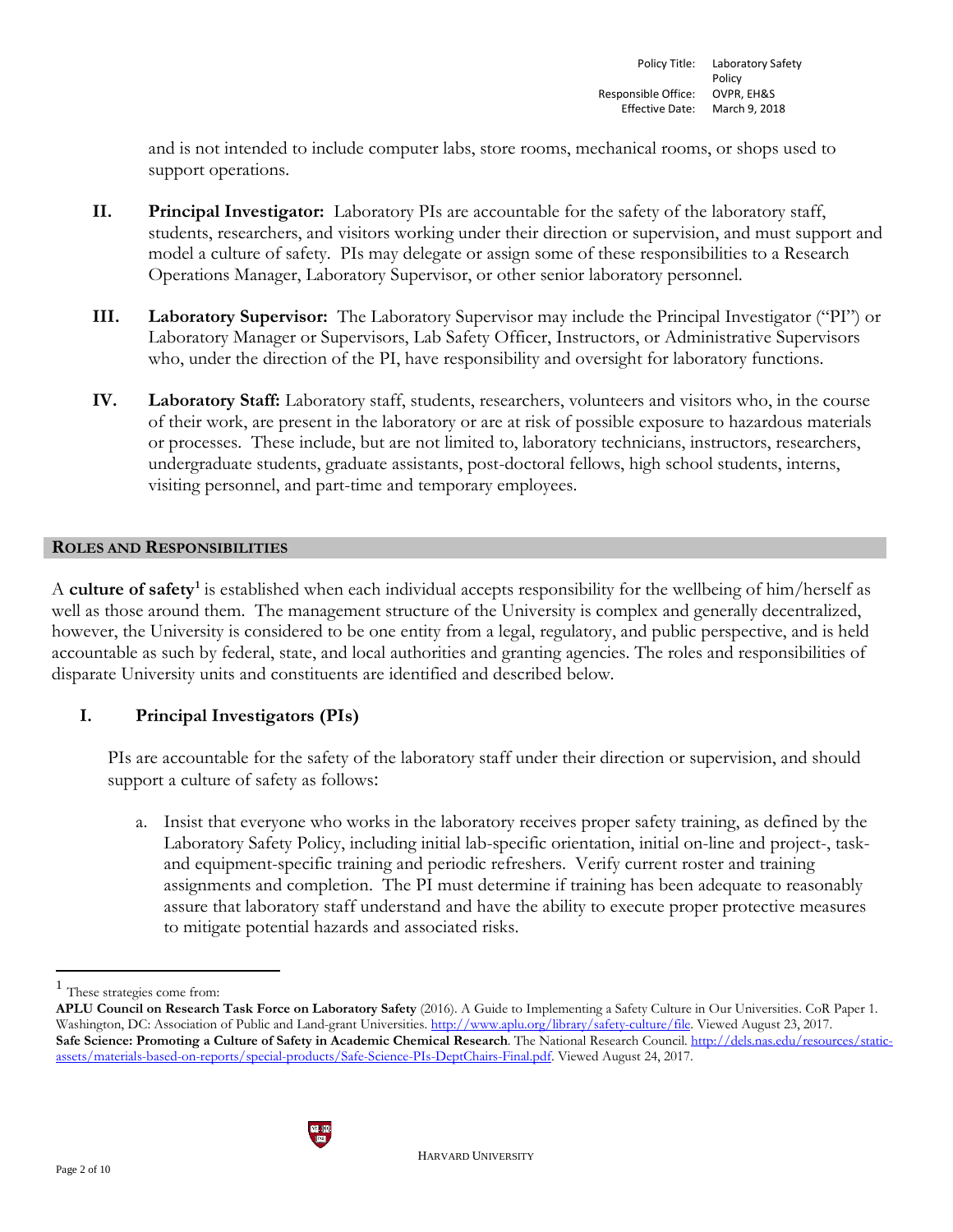- b. Complement initial orientation and basic safety training with ongoing actions and activities to encourage safety and promote a strong, positive safety culture in the research lab such as:
	- i. Walkthroughs and unannounced inspections;
	- ii. Coaching and mentoring, encouraging an open and ongoing dialog about safety;
	- iii. Engagement strategies like the formation of teams;
	- iv. The use of institutional support organizations (e.g. environmental health and safety, facilities); and
	- v. The determination and agreement of appropriate times and schedules for work and approval of all lone-working activities in advance.
- c. Ensure that a hazard analysis is conducted prior to undertaking any experimental procedure. Incorporate hazard analysis into laboratory notebooks prior to experiments and ensure that it is specific to the laboratory and research topic area. Annually and upon new activity or change, certify the Lab Personnel Protective Equipment Assessment (LPPEA).
- d. Empower researchers to assume leadership roles in establishing safety practices within research groups and for entire departments.
- e. Be aware that stress can undermine safety culture and performance.
- f. Serve as a role model by exhibiting good safety behavior.
- g. Encourage research teams and students to question matters related to safety.
- h. Maintain current door placard/emergency contacts and inventories.
- i. Review inspection findings and ensure corrective actions have been made.
- j. Conduct a hazard assessment before approving working alone by his or her laboratory staff, especially after hours.

# **II. PIs and Laboratory Supervisors**

PIs and other Laboratory Supervisors are responsible for the safety of laboratory staff in the research and teaching laboratories in which they work. PIs and Laboratory Supervisors will ensure that the requirements in the Procedures section are followed by all Laboratory Staff. In addition, PIs and Laboratory Supervisors will:

- a. Be responsible for the laboratories and equipment, to ensure they are safe and well-maintained and in compliance with Harvard policies, programs and practices.
- b. Take all appropriate steps to make everyone within their area, including students and visitors, aware of potential hazards and proper management of the risks, including providing training and advising on the proper use of equipment when conducting activities within the area safely.
- c. Complete all required EH&S safety training and ensure all laboratory staff have completed required EH&S training.
- d. Hold laboratory staff accountable for all safety rules, including the use of appropriate PPE.
- e. Encourage anyone within their area to report problems, issues, or improvements without fear of reprisal, and investigate and address reported issues in a timely manner.
- f. Stop an operation under their supervision if it poses an imminent threat to people, the environment, or facilities; empower others in the group to do the same.

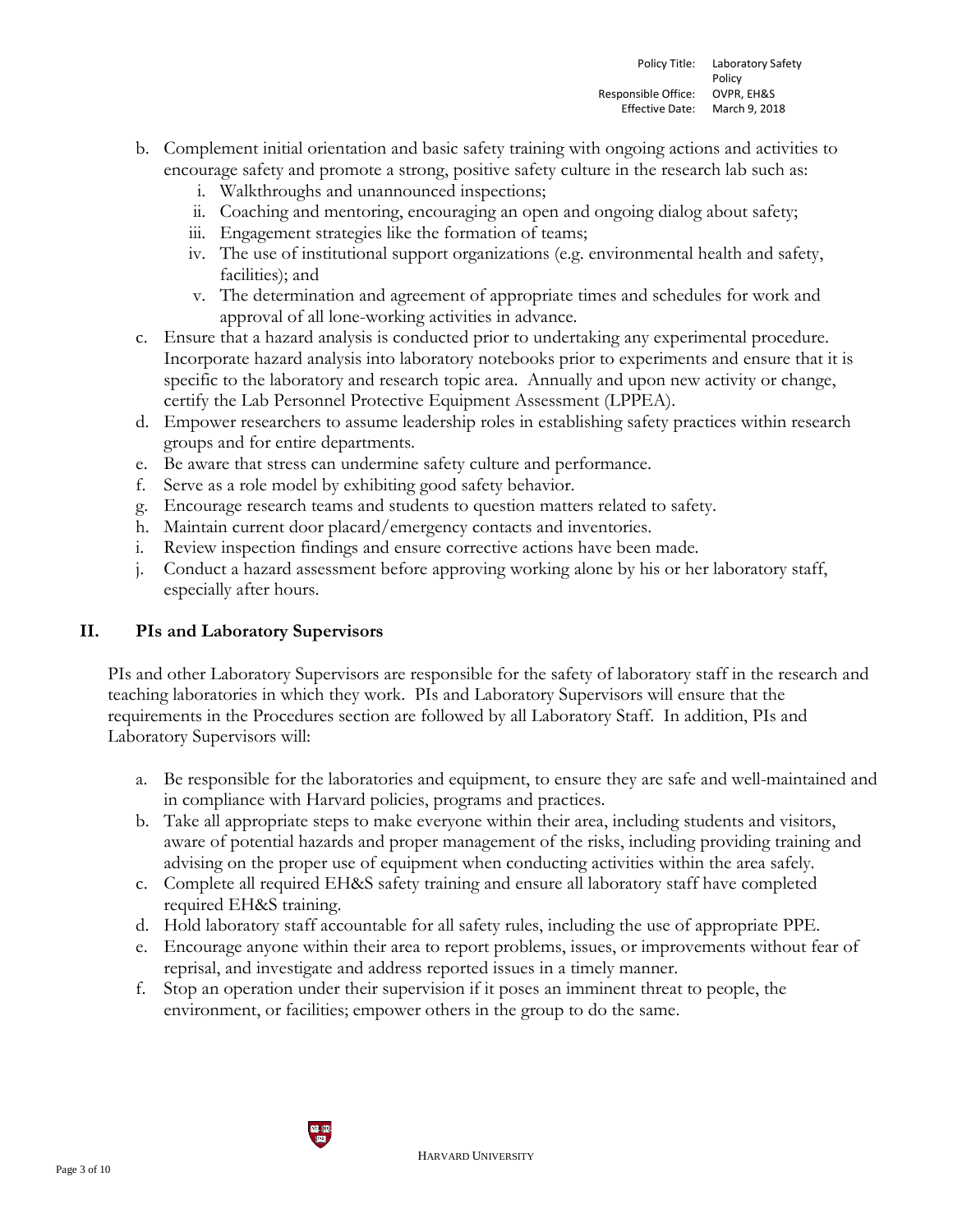### **III. Laboratory Staff**

Staff, students, researchers, volunteers and visitors are responsible for:

- a. Keeping themselves informed of conditions affecting their health and safety. Be knowledgeable about the PI's Lab PPE Assessment and wear all specified PPE. Request additional PPE or safety equipment whenever needed.
- b. Participating in safety training programs as required by Harvard policy and their supervisors and instructors.
- c. Adhering to health and safety practices in the workplace, classroom, and laboratory.
- d. Reporting potentially unsafe practices, accidents, serious injuries, hazards and near misses to supervisors, instructors or EH&S to assist with actions necessary to prevent or correct safety concerns. Anonymous reporting may be made through the University Compliance Hotline at 1- 877-694-2275, or through submission of an [online report.](https://www.integrity-helpline.com/HarvardUniversity.jsp)

### **ENVIRONMENTAL HEALTH & SAFETY MANAGEMENT**

### **Environmental Health & Safety Management System**

In order to promote a safe environment, maintain compliance and manage the multitude of issues associated with environmental health and safety regulations, an Environmental Health and Safety Management System (EHSMS) has been established. This management system includes: Harvard's Environmental Health and Safety (EH&S) department, Environmental and Safety Compliance Officers (ESCOs), the use of safety-related University Standing Committees for oversight and policy development, and the Office of the Vice Provost for Research, which provides a framework for the assessment and documentation of compliance activities.

These constituents within this EHSMS are identified and described below:

## **I. Environmental Health and Safety (EH&S)**

- a. Review legislation, recommend policies, and monitor compliance with environment and personal health and safety regulations, as well as University health and safety policies and programs. This includes general and construction safety, fire and life safety, community health and sanitation, environmental protection and sustainability, biological safety, chemical and radiation safety, hazardous material handling and waste management.
- b. Develop institutional safety and compliance programs and procedures and assist schools, departments, faculty, and managers with implementation.
- c. Perform inspections of all research and teaching laboratories at least annually (more frequently if required by regulations), maintaining inspection reports and corrective action documentation.
- d. Conduct accident reviews.
- e. Annually, prepare and present to the University Laboratory Safety Committee and University Risk Management Committee a summary report of its inspections, findings and trends observed during the inspections.

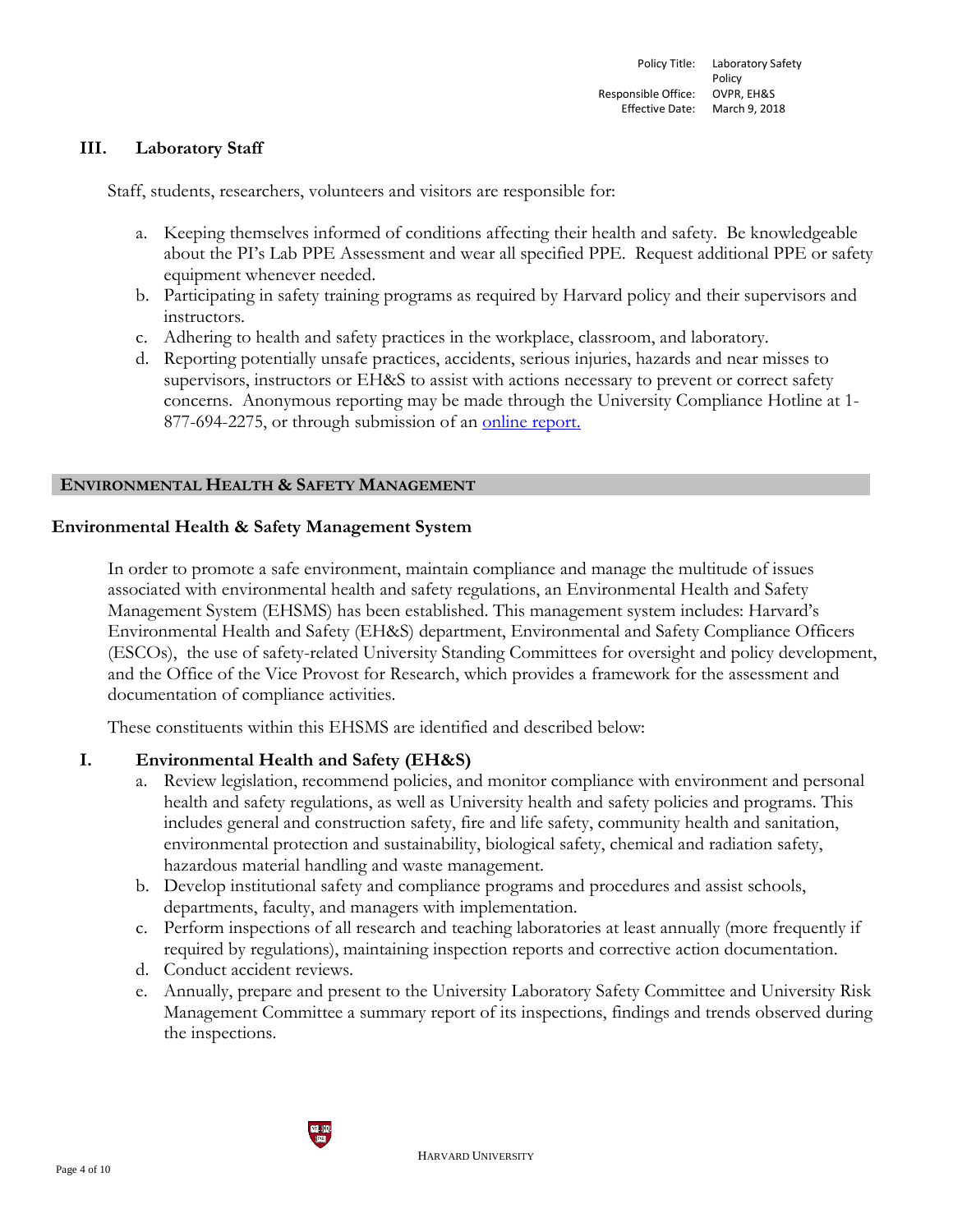- f. Provide guidance and technical assistance to supervisors and managers in the schools, departments, and other work units in identifying, evaluating, and correcting health and safety hazards.
- g. Provide training materials, assistance, and programs on safe laboratory practices.
- h. Identify and manage a comprehensive system for hazardous materials inventory management.
- i. Report issues or raise questions to the appropriate administrative authority so that action can be taken to prevent or correct safety concerns.
- j. Develop training, technical guidance and regulatory documents.
- k. Certify lab hoods annually and develop a program for inventorying and certifying other local exhaust devices.
- l. Provide liaison with regulatory officials and standard-setting authorities.
- m. Coordinate the University response to matters pertaining to external regulatory inspection, enforcement action, investigations, and employee complaints related to workplace safety and compliance.
- n. Develop and recommend relevant health and safety policies for institutional policy approval by relevant University authorities (e.g., President, Provost, Vice Provost Research, Oversight Committees) depending on the content of the proposed policies.

# **II. Environmental and Safety Compliance Officers ("ESCOs")**

Each Dean and Vice President appoints an Environmental and Safety Compliance Officer (ESCO) with responsibility for implementation, management, and enforcement of environmental health and safety programs within the school, administrative department or affiliated unit. The Dean or Vice President will issue a letter of appointment outlining the authority and responsibility of the ESCO. The ESCO will have the authority to:

- a. Act on behalf of the Dean to manage environmental health and safety activities in the school or department;
- b. Establish procedures, investigate complaints and incidents, and audit performance;
- c. Require cessation of any activities that may pose an imminent hazard to persons, property or the environment;
- d. Recommend financial and staff resources to ensure continued compliance with applicable environmental health and safety regulations;
- e. Escalate open inspection findings and non-compliance issues; and
- f. Secure funding to pay costs associated with investigating potential local non-compliance (e.g.: legal and regulatory fees, fines, penalties).

# **III. University Standing Committees**

Three University Standing Committees are chartered to manage laboratory safety issues. All laboratory safety policies will be reviewed and approved by the appropriate faculty committees.

a. **Committee on Microbiological Safety (COMS)**. [The Office of Biological Safety facilitates](https://hms.harvard.edu/departments/committee-microbiological-safety)  [COMS,](https://hms.harvard.edu/departments/committee-microbiological-safety) a standing faculty committee that reviews all research involving recombinant and synthetic DNA, wild-type and genetically modified microorganisms, bacterial and viral pathogens, prions,

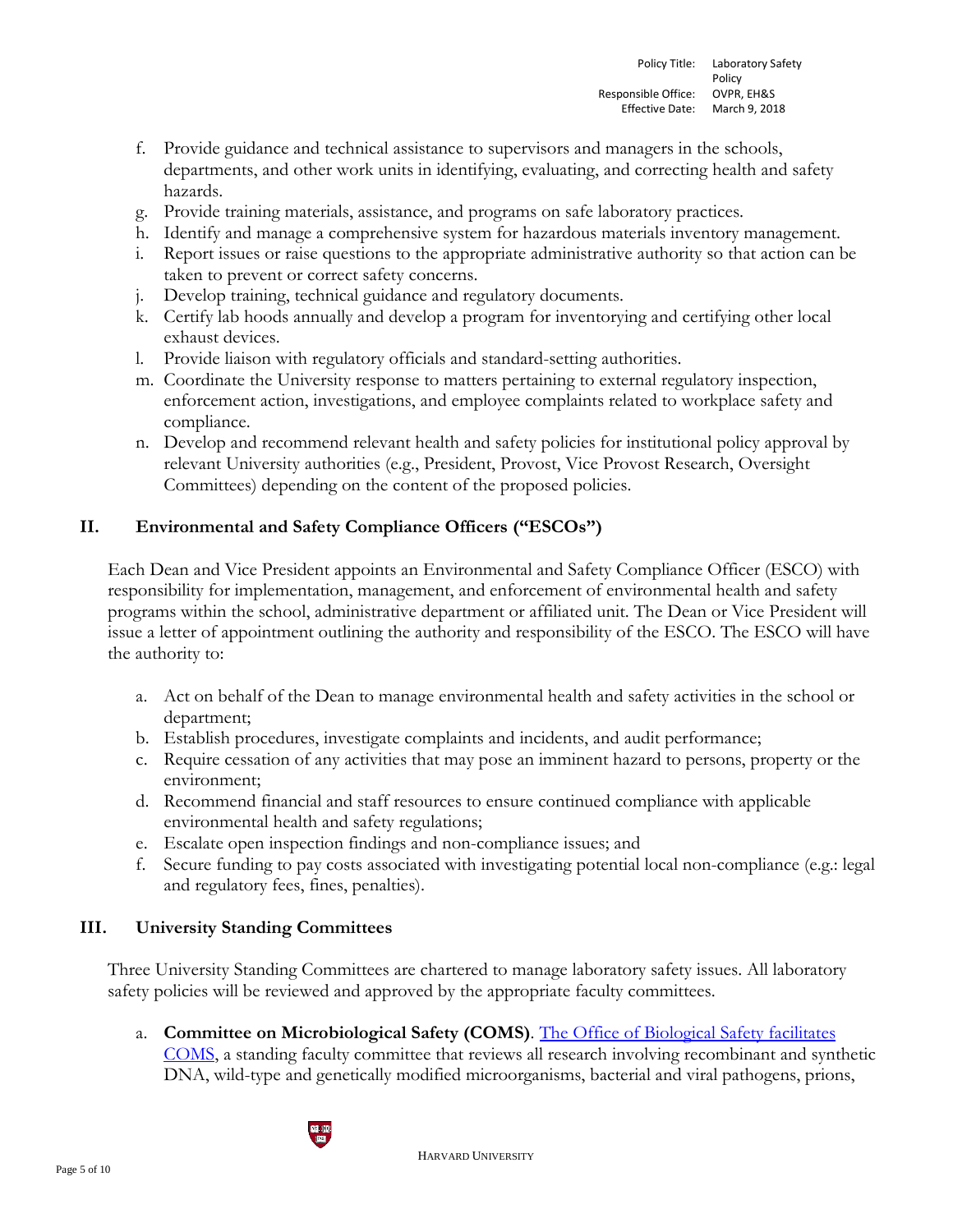regulated biological toxins, human and non-human primate tissues, cells, cell lines, human gene transfer and xeno-transplantation, as well as the creation of transgenic animals and plants and biohazards at Harvard and some of its affiliated medical institutions.

- b. **Laboratory Safety Committee.** The university-wide [Laboratory Safety Committee](https://vpr.harvard.edu/lab-safety) is a governing body empowered to review and approve University policies related to Laboratory Safety, as well as safety training procedures and content. The Committee is comprised of faculty PIs and Environmental Safety and Compliance Officers from lab-based schools and representatives from a variety of other disciplines across the university. The Laboratory Safety Committee advises the OVPR and EH&S on risk management issues related to laboratory safety, evaluates potential hazards associated with research and teaching activities and reviews the findings of laboratory inspections conducted by EH&S to ensure safety compliance and to facilitate a culture of safety.
- **c. Radiation Safety Committee**. [The Radiation Safety Committee](https://www.ehs.harvard.edu/programs/radiation-safety-committee) is the governing body for all aspects of radiation protection within the university, including all affiliated research, instructional and service units using ionizing and non-ionizing radiation sources or devices (e.g., lasers, x-rays, ; collectively referred to as "radiation sources") in facilities owned or controlled by the University. The Committee ensures that all possession, use and disposition of radiation sources at Harvard University complies with pertinent federal and state regulations and with the specific conditions of university licenses, and that all concomitant radiation exposures are maintained As Low As Reasonably Achievable (ALARA).
- **d. School-level Laboratory Safety Committees.** Each school has established local lab safety committees to help EH&S with disseminating pertinent information to ensure that research and teaching are conducted in a safe manner. Each PI designates a Lab Safety Officer to attend committee meetings as a representative of the lab. The Lab Safety Officer is responsible for sharing the information communicated in these meetings with the rest of the personnel in their lab, including the PI. The PI is ultimately responsible for implementing any necessary changes resulting from information shared in safety committee meetings. EH&S Lab Safety Advisors are responsible for coordinating the meetings and are available to assist with any safety related concerns.

# **IV. Office of the Vice Provost for Research (OVPR)**

OVPR, on behalf of the institution, assures that Harvard will support and maintain a strong commitment to safety, health and environmental protection through:

- a. Providing oversight of the University Laboratory Safety Committee.
- b. Assuring compliance with federal, state and local safety, health and environmental requirements.
- c. Approving the implementation of policies and programs for safety and compliance.
- d. Empowering faculty, staff, and students to demonstrate individual and institutional leadership in all matters pertaining to safety, health and environmental protection while preserving academic freedom in research and education.

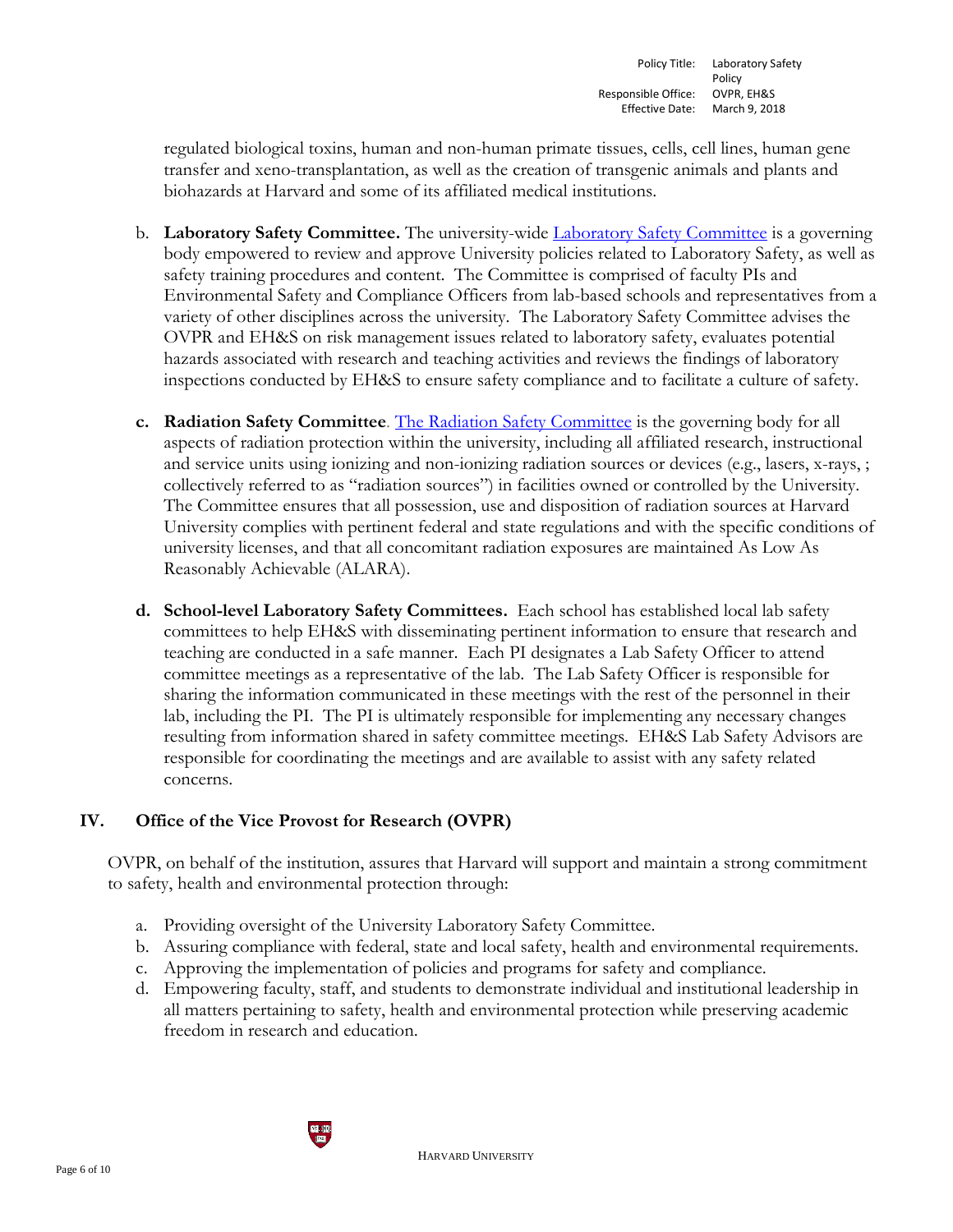#### **PROCEDURES**

## **I. Hazard Identification and Correction**

Harvard University encourages employees and students to report health and safety hazards to their supervisors, managers, or EH&S. Per Harvard's Non-Retaliation Policy, employees and students will not be retaliated against for reporting concerns in good faith. Laboratory Supervisors must inform students and staff of this policy and encourage reporting of workplace hazards. Anonymous reporting may be made through the University Compliance Hotline at 1-877-694-2275, or through submission of an online report.

## **II. Safety Training**

Environmental Health and Safety training, including regular refresher courses, is required for all PIs students, staff, and visitors before working with potentially hazardous materials, equipment, or conditions. Safety Training should include a discussion of:

- a. General health and safety practices of the workplace or laboratory, including emergency procedures.
- b. Job-specific health and safety practices and hazards.
- c. Recognition and assessment of health and safety risks.
- d. Minimization of risks through sound safety practices and use of protective equipment.
- e. Appropriate practices to protect the environment.

# **III. Personal Protective Equipment (PPE)**

The Laboratory Supervisor must ensure that all required PPE is readily available to researchers and properly used in the laboratory, and that PPE needs are regularly assessed and restocked/replaced when necessary. Environmental health and Safety posts a PPE policy and helpful resources online at [https://www.ehs.harvard.edu/programs/lab-personal-protective-equipment-ppe.](https://www.ehs.harvard.edu/programs/lab-personal-protective-equipment-ppe)

## **IV. Shutdown of Dangerous Activities**

EH&S has the authority to curtail or shut down any University activity considered to constitute a clear and imminent danger to health or safety. In the event of such curtailment or shutdown, the cognizant Environmental Safety and Compliance Office, dean, director or vice president and the Provost (or designate) must be immediately notified.

## **V. Laboratory Close-Out**

- a. Documentation and records as required by regulation must be kept to demonstrate compliance with applicable statutes, regulations and policies.
- b. Proper disposition of all hazardous materials in advance of the laboratory move or the laboratory being vacated is the responsibility of the Principal Investigator (PI) or researcher to whom a laboratory is assigned. For more information, see the EH&S webpage on [Lab Closeout and Decontamination.](https://www.ehs.harvard.edu/programs/lab-closeout-decontamination)

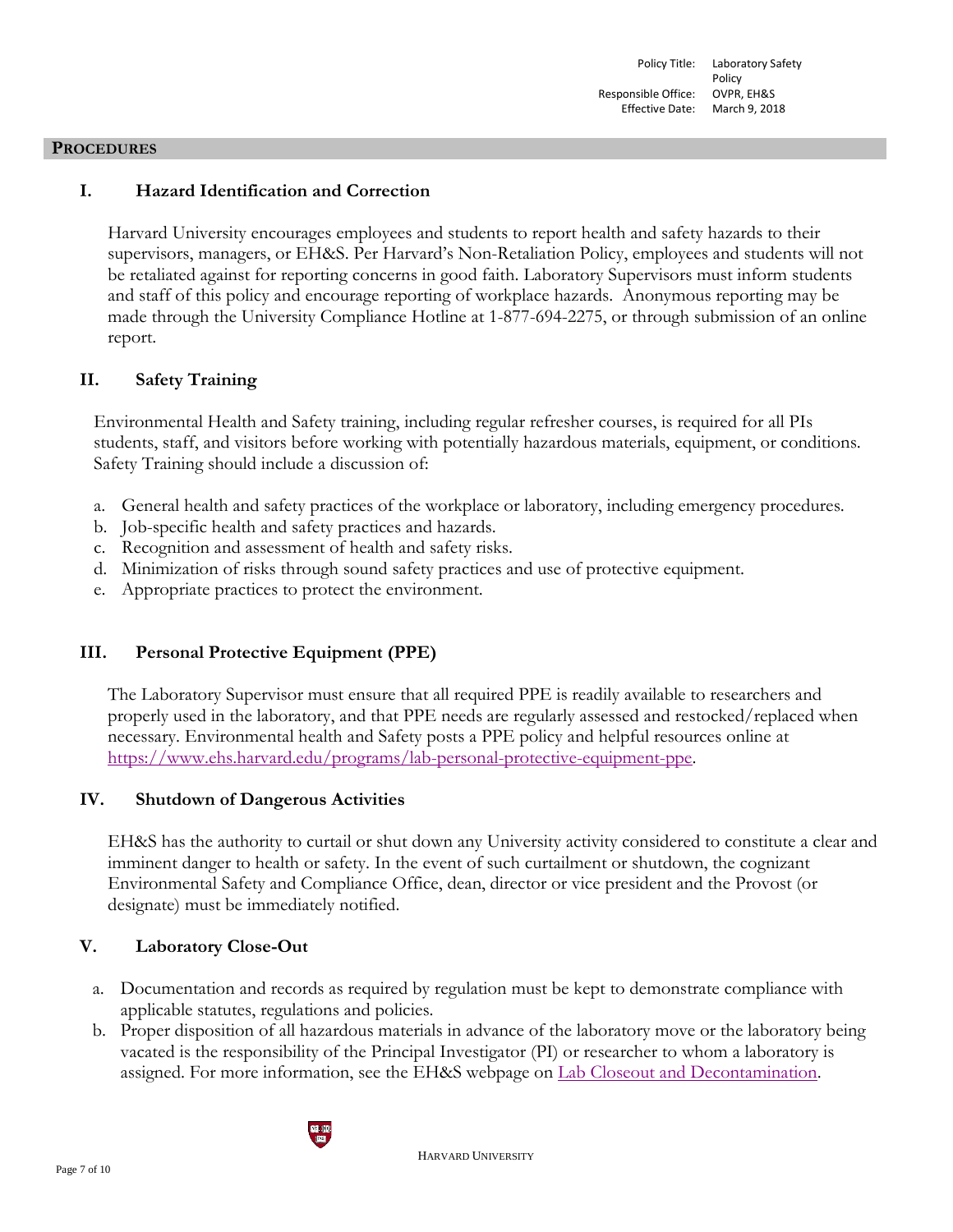c. EH&S will inspect the laboratory for removal of all hazardous materials.

### **VI. Lab Specific Training**

The Laboratory Supervisor must provide and maintain a record of training specific to the work conducted in the laboratory for their laboratory staff. This training includes, but is not limited to:

- a. Location of emergency equipment, including fire alarms, fire blankets, fire extinguishers, eyewashes, emergency showers, spill kits, and decontamination materials. Demonstrate how to use the equipment.
- b. The EH&S training courses required for the type of research conducted in the laboratory.
- c. Specific safety precautions that must be taken with hazardous chemicals, biological materials, or radiation, including proper disposal based on EH&S policies, laboratory-, task- and equipment- specific hazard reviews and Standard Operating Procedures (SOPs).

### **VII. Laboratory Inspections**

- a. EH&S will conduct annual or biennial inspections of all laboratories and provide copies of their findings to the PI.
- b. EH&S will provide annual regular reports of its findings to the appropriate safety committee.
- c. Lab Supervisors will monitor the conditions and work practices in the laboratory with the frequency necessary to maintain safety. The EH&S lab inspection checklist provides a useful reference.

### **VIII. Accidents and Incidents**

- a. EH&S shall maintain an incident/accident reporting and response system.
- b. The program shall be operated 24 hours a day, through an Operations Center.
- c. All laboratory accidents/incidents must be reported to the emergency response number immediately in accordance with established procedures, as described [online.](https://www.ehs.harvard.edu/programs/accident-reporting-investigation)

### **IX. Laboratory Security**

Laboratory security is everyone's responsibility. The basic requirements are:

- a. Control access. Restrict labs to authorized personnel only.
- b. Keep laboratory door locked when no one is in the lab.
- c. Maintain an inventory. Know where and how much hazardous materials are in the lab.
- d. Secure all primary stock vials of radioactive materials in a lockbox provided by EH&S.
- e. Report any unaccounted loss of hazardous material to University Police.
- f. Report annual inventory of certain regulated materials to EH&S, as required.
- g. Train all laboratory staff on security procedures and why they are important. In addition to the online Lab Security module of the initial Lab Safety 101 Training, lab-specific security measures should be discussed.

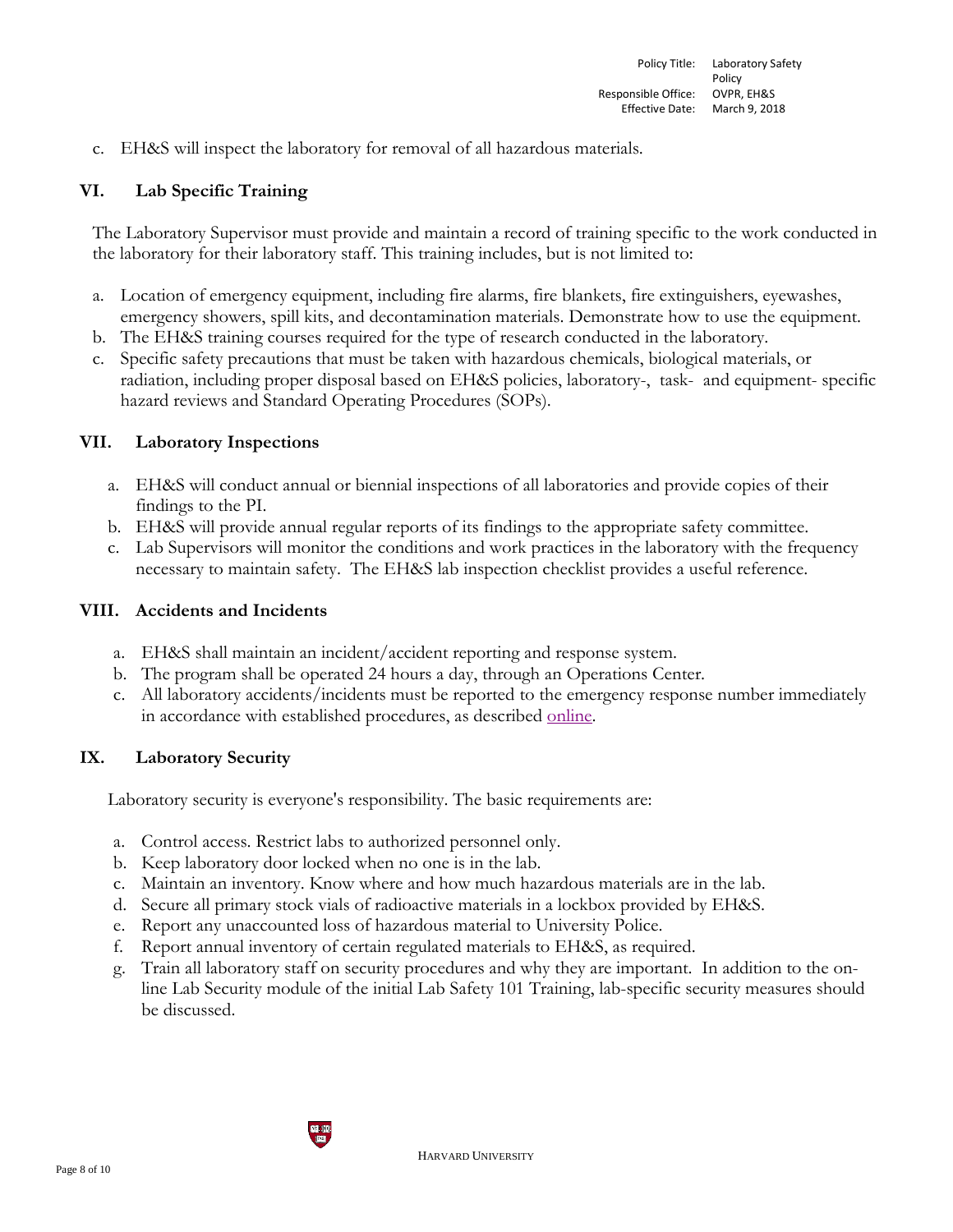#### **RELATED RESOURCES, DOCUMENTS AND POLICIES**

## **I. Hazard Identification and Correction**

Lab Waste Guide [https://www.ehs.harvard.edu/sites/ehs.harvard.edu/files/lab\\_waste\\_guide.pdf](https://www.ehs.harvard.edu/sites/ehs.harvard.edu/files/lab_waste_guide.pdf)

Lab Chemical Storage Guide https://www.ehs.harvard.edu/sites/ehs.harvard.edu/files/lab\_chemical\_storage\_guide.pdf

Lab Pointe Door Placard and Inventory System <https://www.pin1.harvard.edu/cas/login?service=https%3a%2f%2fehs.sph.harvard.edu%2findex.cfm>

Chemical Hygiene Plan [https://www.ehs.harvard.edu/sites/ehs.harvard.edu/files/chemical\\_hygiene\\_plan\\_1.pdf](https://www.ehs.harvard.edu/sites/ehs.harvard.edu/files/chemical_hygiene_plan_1.pdf)

Hazardous Materials Shipping & Transportation <https://www.ehs.harvard.edu/programs/hazardous-materials-shipping-transportation>

Oil Storage and Tank Management (SPCC) <https://www.ehs.harvard.edu/programs/oil-storage-and-tank-management-spcc>

Solid Waste <https://www.ehs.harvard.edu/programs/solid-waste>

Toxic Substance Control (TSCA) <https://www.ehs.harvard.edu/programs/toxic-substance-control-tsca>

Release Reporting <https://www.ehs.harvard.edu/programs/release-reporting>

Hazard Communication Standard Pictogram - OSHA <https://www.ehs.harvard.edu/node/7752>

### **II. Safety Training and Maintenance of Lab Roster**

Harvard Training Portal <http://trainingportal.harvard.edu/>

### **III. Personal Protective Equipment**

Laboratory Personal Protective Equipment (PPE) <https://www.ehs.harvard.edu/programs/lab-personal-protective-equipment-ppe>